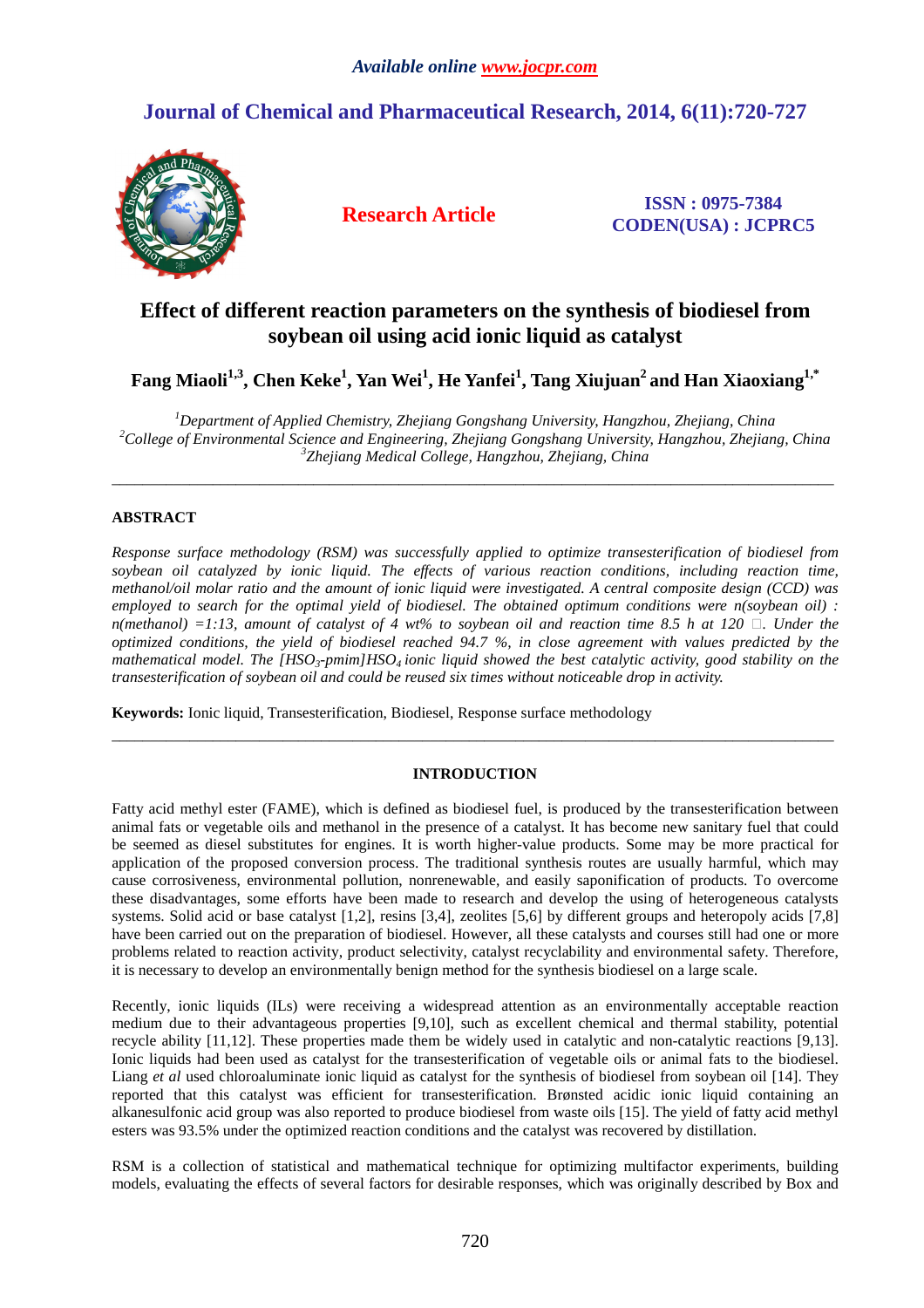Wilson (1951). And this methodology has been widely used to optimize different analytical chemistry processes and synthesis processes extensively [16]. In order to minimize the wastage of the laboratory prepared catalyst by rigorous experimental procedures, RSM was used for parameter optimization. Hence, the present work was taken up to establish the optimum conditions for the transesterification of soybean oil with methanol in a laboratory prepared Brønsted acid functionalized ionic liquid catalyst using RSM.

*\_\_\_\_\_\_\_\_\_\_\_\_\_\_\_\_\_\_\_\_\_\_\_\_\_\_\_\_\_\_\_\_\_\_\_\_\_\_\_\_\_\_\_\_\_\_\_\_\_\_\_\_\_\_\_\_\_\_\_\_\_\_\_\_\_\_\_\_\_\_\_\_\_\_\_\_\_\_*

#### **EXPERIMENTAL SECTION**

#### 2.1. Catalyst preparation and characterization

SO3H-functionalized Brønsted acidic ionic liquids were prepared and characterized by IR, NMR, TG and UV–vis spectrophotometer in the laboratory following the procedure outlined in literature [17,18]. All the chemicals were research grade and were used without further purification unless otherwise stated.

#### 2.2. General procedure for the synthesis of biodiesel

A typical transesterification procedure was conducted as follows: soybean oil, methanol and the catalyst were mixed together in 100 mL stainless steel autoclave equipped with a magnetic stirrer at a constant speed and heated up by oil bath at a certain temperature. Upon completion, the reaction mixture was cooled to room temperature and the layers separated. The upper layer is biodiesel. The lower layer consisting of the ionic liquid was reused in a further run. Chemical analysis of the products was performed by gas chromatography Agilent 6890N GC, equipped with a FID detector and HP-5 capillary column. Reactants and products were identified by comparison with authentic samples. Methyl laurate was used as internal standard.

#### 2.3. Factorial experimental design and optimization of parameters

Applications of RSM techniques with CCD to design and optimize the chemical processes have been recently reported and their reliability to generate a model equation and calculate optimum conditions have been proven. In this paper, the three-dimensional response surface and two-dimensional contour plots were generated by the Design Expert (Version 8.0.6, Stat-Ease. Inc., USA). The CCD was applied to design the experimental conditions involving three different factors, alcohol/oil molar ratio, amount of ionic liquid and reaction time. The maximum value of the yield was taken by the responses of the design experiment. Statistical analysis of the model was performed to evaluate the analysis of variance (ANOVA). For this study, a set of 20 experiments including the 14 factorial points and 6 center points were carried out.

The coded values were designated by associated plus signs  $(+1)$  with high levels, zero  $(0)$  indicating center value and minus signs  $(-1)$  with low levels, plus signs  $(+\alpha)$  with high axial and minus signs  $(-\alpha)$  with Low axial. Alpha is defined as a distance from the centre point which can be either inside the range or outside, with the maximum value of  $2^{n/4}$ , where n is the number of factors. Hereby the value of alpha is set at 1.682. The actual design of this work was presented in Table 1a. The coded values of these factors were obtained according to Eq. (1) below:

$$
x_i = \frac{X_i - X_0}{\Delta X_i} \tag{1}
$$

where  $x_i$  was the coded value of the independent variable;  $X_i$  was the uncoded value of the real variable,  $X_0$  was the average value of variables in high and low, and ∆*X<sup>i</sup>* was (variable at high level− variable at low level)/2. The methanol/oil molar ratio  $(x_i)$ , amount of ionic liquid  $(x_2)$  and reaction time  $(x_3)$  were chosen as three independent factors in the experimental design.

After conducting the experiments, the response variable (FAME yield) was fitted a second-order model in order to correlate the response variable to the independent variable. The full quadratic model for yield was established by using the method of least squares and the equation is as follows:

$$
Y = \beta_0 + \sum_{i=1}^{k} \beta_i x_i + \sum_{i=1}^{k} \beta_{ii} x_i^2 + \sum_{j=1}^{k} \beta_{ij} x_i x_{ij} + \varepsilon
$$
 (2)

where *Y* and  $x_i$  refer to the predicted response and the coded independent variables or factors, respectively. The term  $β$ <sup>0</sup> is the offset term,  $β$ <sup>*i*</sup> are the linear terms,  $β$ <sup>*i*</sup> are the squared terms, and  $β$ <sup>*i*</sup> are the interaction terms, which are all the regression coefficients.  $k$  is the total number of designed variables.  $\varepsilon$  is a random error.

The coefficient of determination  $(R^2)$  could be used to evaluate the accuracy and general ability of the second order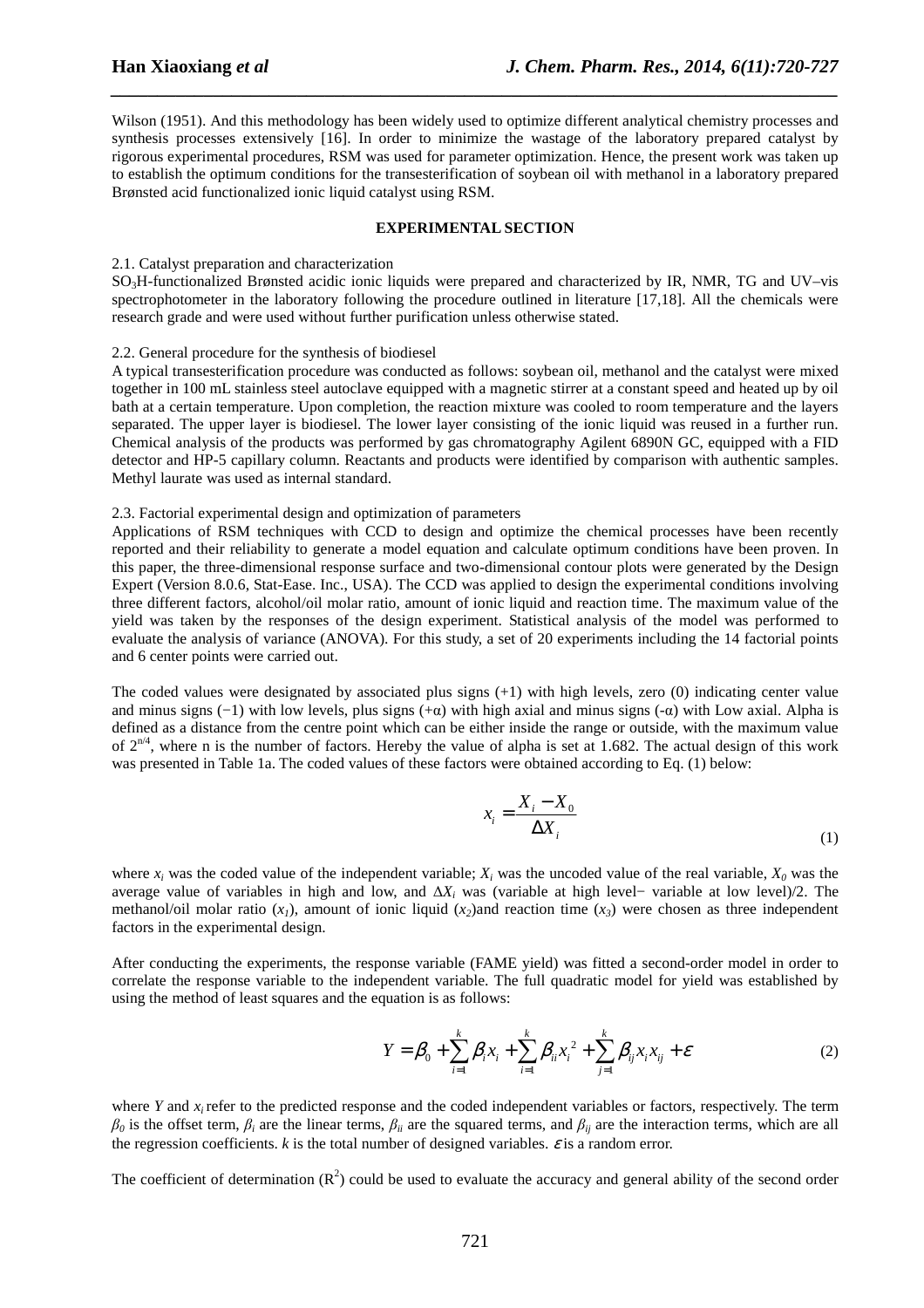multiple regression models. The fitted polynomial equation was expressed as response surface and contour plots in order to visualize the interaction between the response and experimental levels of each factor and to infer the optimum conditions.

*\_\_\_\_\_\_\_\_\_\_\_\_\_\_\_\_\_\_\_\_\_\_\_\_\_\_\_\_\_\_\_\_\_\_\_\_\_\_\_\_\_\_\_\_\_\_\_\_\_\_\_\_\_\_\_\_\_\_\_\_\_\_\_\_\_\_\_\_\_\_\_\_\_\_\_\_\_\_*

#### **RESULTS AND DISCUSSION**

#### 3.1. Effects of operating parameters

#### 3.1.1. Acidities of the ILs–catalytic activity relationships

Generally, sulfuric acid has been used as an acid catalyst for a variety of organic acid- catalyzed reactions. However, in the case of transesterification of soybean oil with MeOH, the sulfuric acid is undesirable though it is a strong acid. H2SO4 mainly distributed into the MeOH phase. The carbonyl oxygen of triglyceride in soybean oil cannot be activated to enable the reaction. In this section of work,  $SO<sub>3</sub>H$ -functionalized Brønsted acidic ionic liquids were prepared. These ionic liquids can distribute into the oil phase, so we used them as catalyst on the transesterification of soybean oil with MeOH. The results of the transesterification to biodiesel by various catalysts were listed in Table 2. From Table 2, we could find that ILs with the same cations showed different catalytic activity on the transesterification of soybean oil with MeOH. Ionic liquid with HSO<sub>4</sub><sup>-</sup> anion gave 94.3 % yield of biodiesel. Ionic liquid containing  $p$ -CH<sub>3</sub>C<sub>6</sub>H<sub>4</sub>SO<sub>3</sub><sup>-</sup>, H<sub>2</sub>PO<sub>4</sub><sup>-</sup> and CF<sub>3</sub>COO<sup>-</sup> anions showed poor activity. The order of activity for the anions in the ionic liquids was  $[HSO_4^-] > [p\text{-}CH_3C_6H_4SO_3] > [H_2PO_4^-] > [CF_3COO^-]$ . Based on our previous results, we found that the activity of the acidic ILs was in excellent agreement with their acidity order. Detailed investigations to optimize various reaction parameters were conducted using  $[HSO<sub>3</sub>-pmin]HSO<sub>4</sub>$  as catalyst since it was also less toxic and cost effective besides showing high product selectivity.

#### 3.1.2. Optimization of reaction conditions

In order to optimize the reaction conditions of the transesterification of soybean oil with methanol, the influence of molar ratio of the reactants, the reaction time, the amount of catalyst and reaction temperature were studied and the results were shown in Table 2.

The transesterification is a reversible reaction. To improve the yield of biodiesel, excessive methanol was usually added to the reaction system. The yield was enhanced while increasing the amount of methanol, because it provided more opportunity for reactant molecules to collide, which was favorable for moving the equilibrium toward biodiesel. Moreover, the increase of amount of methanol could result in a better dispersion of the ionic liquid catalyst in reaction system. However, excessive methanol would dilute the concentration of the catalyst and triglyceride, which may increase the amount of recycling methanol and reduce the reaction rate. As the amount of ionic liquids increased, the yield of biodiesel increased. The main reason was that the number of available acid sites increased clearly. However, when the amount of catalyst was beyond 4 %, the conversion rate dropped. It was probably due to the solubility of ionic liquid. Generally, high temperature could contribute to the enhancement of reaction rate and conversion efficiency. We found that the yield of biodiesel increased with an increase in reaction temperature. When the temperature was higher than 120℃, the conversion rate declined for the steam press of methanol ascended rapidly. With the experiment continuing, the reaction reached the equilibrium after 8 h, and the yield of biodiesel did not increase when the reaction time was prolonged.

### 3.2. Statistical analysis

The analysis of variance (ANOVA) method has become a very attractive mean in the evaluation of the effects of the parameters and reaction parameters optimization. The coded and uncoded (actual) levels of the independent variables were given in Table 1a. In order to minimize the wastage of the laboratory prepared catalyst by rigorous experimental procedure, a three-factor-five-level multifactorial analysis was adopted to evaluate the effects of the aforementioned factors on yield of biodiesel. Results have been summarized in Table 1b. By applying multiple regression analysis on the Table 1b, a quadratic polynomial equation Eq. (3) was generated to fit the experimental data.

$$
Y=+94.25+2.30x_1+1.80x_2+1.28x_3-0.90x_1x_2+0.45x_1x_3+0.23x_2x_3-2.31x_1^2-2.91x_2^2-2.63x_3^2
$$
 (3)

where  $x_1$ ,  $x_2$ , and  $x_3$  are the coded values of the test variables methanol/oil molar ratio, amount of ionic liquid and reaction time, respectively; Y is the response of yield of biodiesel. It shows that the yield of biodiesel has a linear and quadratic effect on the three process variables. The significance of each coefficient in Eq. (3) was determined by *t*-test and *P*-values. The positive sign in front of the terms indicates synergistic effect while negative sign indicates antagonistic effect.

The results of the second-order response surface model fitting in the form of ANOVA are given in Table 1c. Based on 95% confidence level, the model was found significant as the Fisher's  $F$ -tests ( $F_{\text{model}}=41.52$ ) with very low probability value  $(p<0.0001)$ . The high significance of the fitted model indicates the reliability of the regression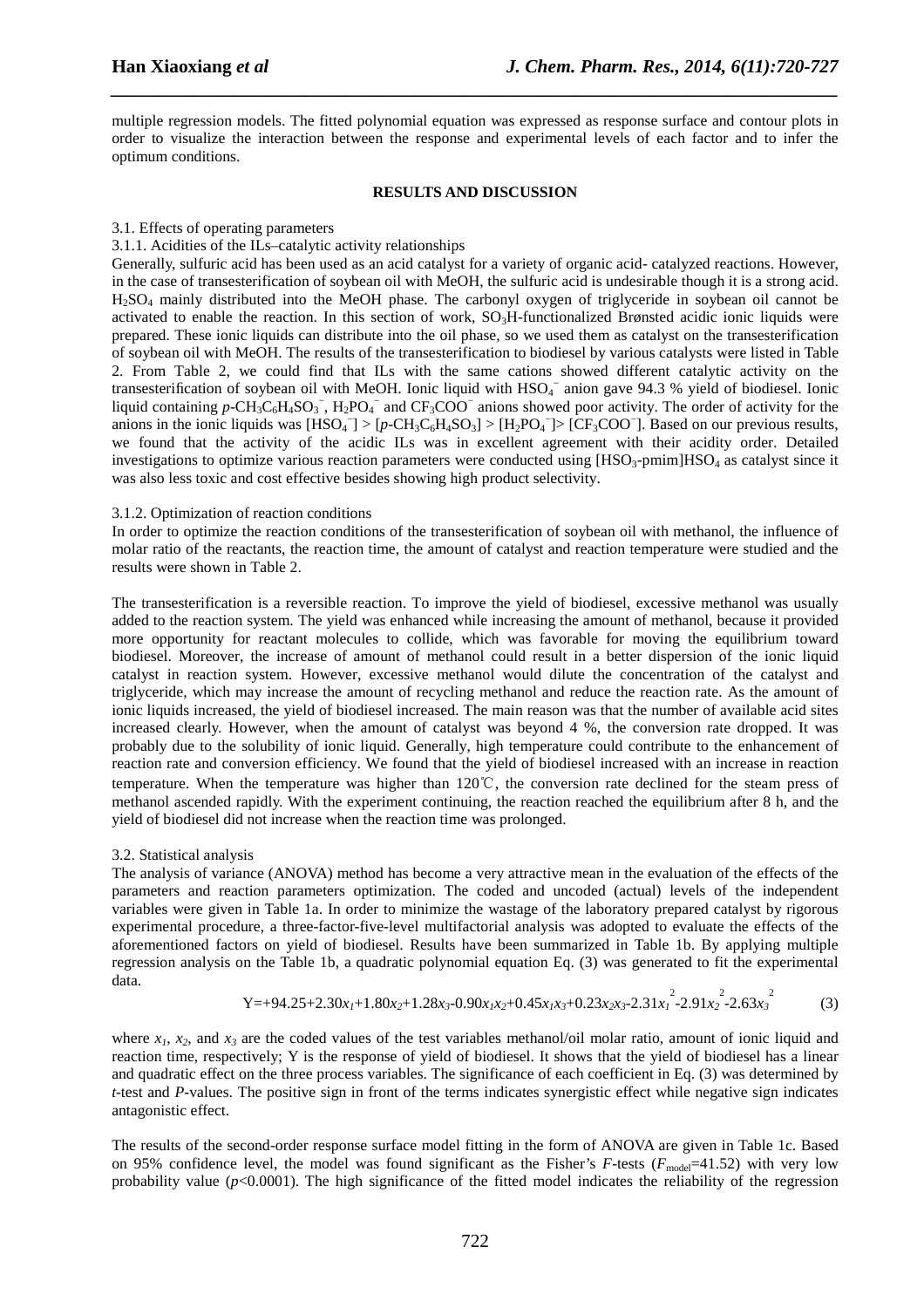model for predicting the yield of biodiesel. In this case, the  $\mathbb{R}^2$  values (0.9739, Sum of squares attributed to the regression/Total sum of squares), which meaned that 97.39% of the response variability could be explained by the previously discussed model and only 2.61% of the total variations could not be explained by the model. Moreover, the value of the adjusted determination coefficient (Adj.  $R^2$ =0.9505) was also very high enough to advocate for a high significance of the model. Adequate precision is a measure of signal to noise ratio and as requirement of the model. In this model, the ratio of 18.46 for biodiesel yield was much greater than 4 so that it indicated adequate model discrimination. At the same time, a relatively lower value of the coefficient of variation (CV=1.16%) indicated that the experiment was precision and reliability. Apart from that, Lack of Fit is the weighted sum of squared deviations between the corresponding fitted value and the mean response at each factor level. In this model, the Lack of Fit *F-*value of 4.33 was not significant implies that model is fitted to all data. From these statistical tests, it was found that the model was adequate for predicting the biodiesel yield within the range of the variables studied.

*\_\_\_\_\_\_\_\_\_\_\_\_\_\_\_\_\_\_\_\_\_\_\_\_\_\_\_\_\_\_\_\_\_\_\_\_\_\_\_\_\_\_\_\_\_\_\_\_\_\_\_\_\_\_\_\_\_\_\_\_\_\_\_\_\_\_\_\_\_\_\_\_\_\_\_\_\_\_*

| Factors                  | Symbol  |                   |                   | Range and level |       |
|--------------------------|---------|-------------------|-------------------|-----------------|-------|
|                          |         | $-1.682(-\alpha)$ | $+1.682(+\alpha)$ |                 |       |
| Methanol/oil mole ratio  | $x_{I}$ | 8.64              |                   |                 | 15.36 |
| Amount of catalyst (wt%) | $x_2$   | 2.32              |                   |                 | 5.68  |
| Reaction time(h)         | $x_3$   | 4.64              |                   | 10              | 11.36 |

| Table 1a Parameter levels and coded values used in the experimental design |  |  |
|----------------------------------------------------------------------------|--|--|
|----------------------------------------------------------------------------|--|--|

| Experimental no. | Variable and level        |                          |                  |                        |
|------------------|---------------------------|--------------------------|------------------|------------------------|
|                  | Methanol / oil mole ratio | Amount of catalyst (wt%) | Reaction time(h) | Yield of biodiesel (%) |
|                  | $+1$                      | $+1$                     | $+1$             | 91.83                  |
| 2                | $-1$                      | $+1$                     | $+1$             | 87.28                  |
| 3                | $+1$                      | $-1$                     | $+1$             | 88.38                  |
| 4                | $-1$                      | $-1$                     | $+1$             | 82.00                  |
| 5                | $+1$                      | $+1$                     | $-1$             | 86.57                  |
| 6                | $-1$                      | $+1$                     | $-1$             | 85.60                  |
| 7                | $+1$                      | $-1$                     | $-1$             | 85.80                  |
| 8                | $-1$                      | $-1$                     | $-1$             | 79.44                  |
| 9                | $+\alpha$                 | $\theta$                 | 0                | 92.34                  |
| 10               | $-\alpha$                 | $\theta$                 | 0                | 84.56                  |
| 11               | $\mathbf{0}$              | $+\alpha$                | $^{(1)}$         | 89.42                  |
| 12               | 0                         | $-\alpha$                | $\Omega$         | 84.08                  |
| 13               |                           | $\theta$                 | $+\alpha$        | 89.17                  |
| 14               |                           | 0                        | $-\alpha$        | 85.95                  |
| 15               |                           | 0                        | $\Omega$         | 94.05                  |
| 16               |                           | 0                        | 0                | 93.11                  |
| 17               |                           |                          |                  | 94.41                  |
| 18               |                           |                          |                  | 95.05                  |
| 19               |                           |                          |                  | 94.29                  |
| 20               |                           | 0                        |                  | 94.31                  |

|  |  |  |  |  |  | Table 1b Experimental design and response value |
|--|--|--|--|--|--|-------------------------------------------------|
|--|--|--|--|--|--|-------------------------------------------------|

**Table 1c Estimated regression coefficients and corresponding statistical** *t***- and** *P***-values for yield of biodiesel** 

| Source                                        | Sum of squares | Degrees of freedom (DF) | Mean square | <i>F</i> value | Prob>F   | Significance |
|-----------------------------------------------|----------------|-------------------------|-------------|----------------|----------|--------------|
| model                                         | 397.56         | 9                       | 44.17       | 41.52          | < 0.0001 | **           |
| $x_I$                                         | 71.94          |                         | 71.94       | 67.62          | < 0.0001 | $\ast\ast$   |
| x <sub>2</sub>                                | 44.46          |                         | 44.46       | 41.79          | < 0.0001 | $\ast\ast$   |
| $x_3$                                         | 22.41          |                         | 22.41       | 21.07          | 0.0010   | $\ast$       |
| $x_I^2$                                       | 77.12          |                         | 77.12       | 72.49          | < 0.0001 | $\ast\ast$   |
| $\begin{array}{c} x_2^2 \\ x_3^2 \end{array}$ | 122.40         |                         | 122.40      | 115.05         | <0.0001  | $\ast\ast$   |
|                                               | 99.52          |                         | 99.52       | 93.55          | < 0.0001 | $\ast\ast$   |
| $x_1 x_2$                                     | 6.52           |                         | 6.52        | 6.12           | 0.0328   | $\ast$       |
| $x_1 x_3$                                     | 1.62           |                         | 1.62        | 1.52           | 0.2454   |              |
| $x_2 x_3$                                     | 0.41           |                         | 0.41        | 0.38           | 0.5510   |              |
| Residual                                      | 10.64          | 10                      | 1.06        |                |          |              |
| Lack of Fit.                                  | 8.64           | 5                       | 1.73        | 4.33           | 0.0669   |              |
| Pure Error                                    | 2.00           | 5                       | 0.40        |                |          |              |
| Cor total                                     | 408.20         | 19                      |             |                |          |              |

*\* represents it is significant ; \*\*represents it is highly significant.* 

The regression coefficients with the corresponding *P*-values were showed in Table 1c. The *P*-values were used as a tool to check whether the term was significance or not by each coefficient. The smaller *P*-value is, the more significant parameter is. From Table 1c, analysis of these parameters with the *P*-value indicated that  $x_1$ ,  $x_2$ ,  $x_3$ ,  $x_1$ ,  $x_2$ ,  $x_1^2$ ,  $x_2^2$  and  $x_3^2$  terms had significant effect on the conversion of biodiesel.

Figs.1 and 2 showed the three dimensional response plots and contour plots for methanol/oil molar ratio, amount of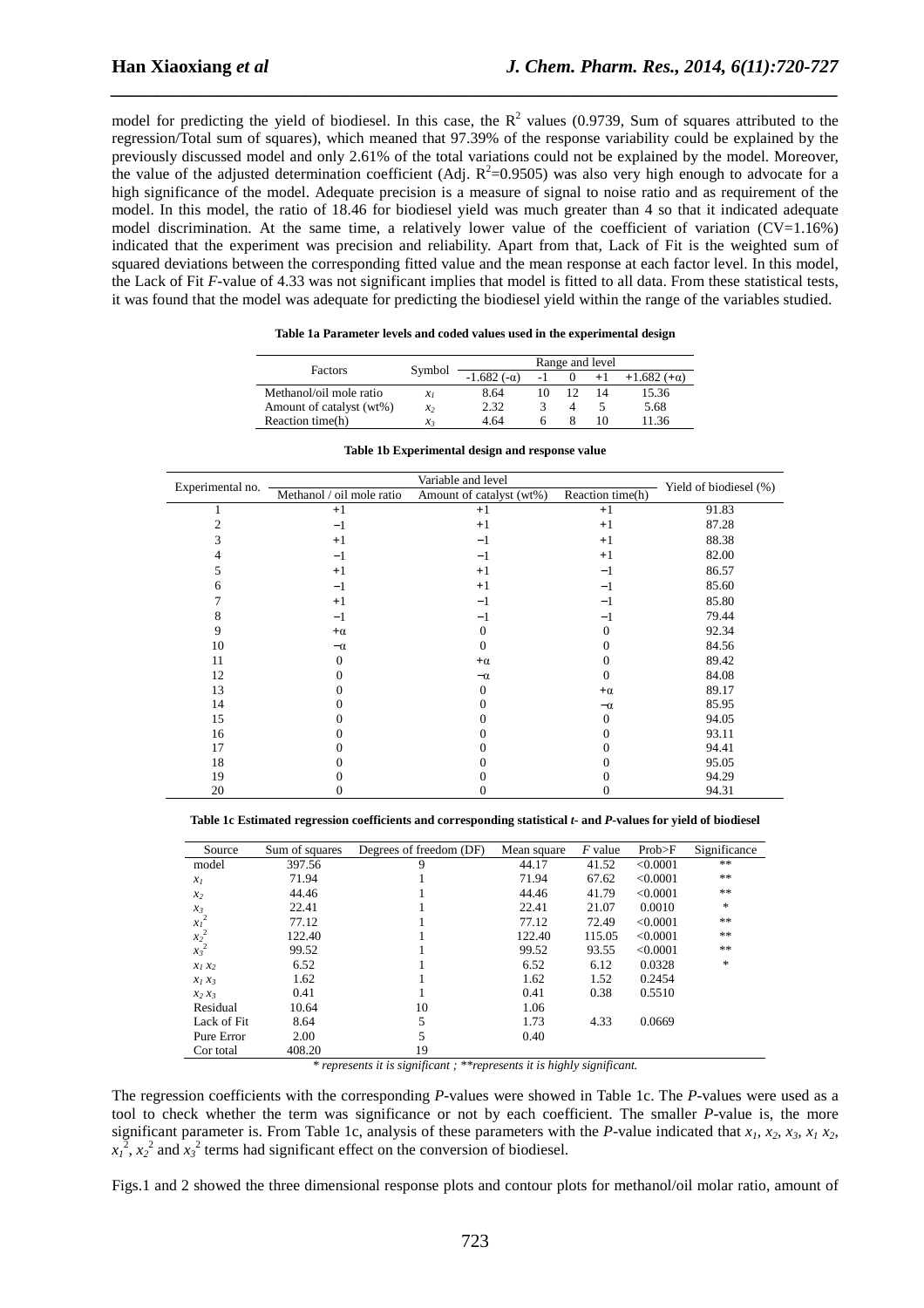ionic liquid and reaction time, respectively.

The variation of yield of biodiesel with methanol/oil molar ratio and amount of ionic liquid, methanol/oil molar ratio and reaction time was given in Figs.1a and 2a, Figs.1b and 2b respectively. As it could be seen, the two functions on yield of biodiesel were very similar. It was noticed that for a low methanol/oil molar ratio, the biodiesel yield increased with time and the amount of ionic liquid but after 8 h and 4% ionic liquid, it reached a plateau. With increasing the amount of ionic liquid and reaction time, opposite trend was appeared due to mass transfer limitation between immiscible liquid phase and the reactant and more by-products. The two-dimensional contour lines showed an unsymmetrical mound shape with the maximum response occurring in the central contour. It demonstrated that the interactive effect of two sets above on yield of biodiesel was significant.

*\_\_\_\_\_\_\_\_\_\_\_\_\_\_\_\_\_\_\_\_\_\_\_\_\_\_\_\_\_\_\_\_\_\_\_\_\_\_\_\_\_\_\_\_\_\_\_\_\_\_\_\_\_\_\_\_\_\_\_\_\_\_\_\_\_\_\_\_\_\_\_\_\_\_\_\_\_\_*

|                                            | Molar ratio (methanol/soybean | Amount of inoic liquid | Temperature | time | Yield of biodiesel |
|--------------------------------------------|-------------------------------|------------------------|-------------|------|--------------------|
| catalyst                                   | oil)                          | $(wt\%)$               | $(\Box)$    | (h)  | (% )               |
| $[HSO3-pmin]HSO4$                          | 12:1                          |                        | 120         | 8    | 94.3               |
| $[HSO_3$ -pmim $]PTSA$                     | 12:1                          |                        | 120         | 8    | 75.5               |
| $[HSO3-pmin]H2PO4$                         | 12:1                          |                        | 120         | 8    | 67.5               |
| [HSO <sub>3</sub> -pmim]COOCF <sub>3</sub> | 12:1                          |                        | 120         | 8    | 61.5               |
| $[HSO3-pmin]HSO4$                          | 6:1                           |                        | 120         | 8    | 82.3               |
| $[HSO_3$ -pmim $]HSO_4$                    | 8:1                           |                        | 120         | 8    | 84.3               |
| $[HSO3-pmin]HSO4$                          | 10:1                          |                        | 120         | 8    | 87.1               |
| $[HSO_3$ -pmim $]HSO_4$                    | 14:1                          |                        | 120         | 8    | 92.5               |
| $[HSO3-pmin]HSO4$                          | 12:1                          |                        | 120         | 8    | 83.6               |
| $[HSO_3$ -pmim $]HSO_4$                    | 12:1                          |                        | 120         | 8    | 92.8               |
| $[HSO_3$ -pmim $]HSO_4$                    | 12:1                          |                        | 120         | 8    | 91.7               |
| $[HSO_{3}$ -pmim $]HSO_{4}$                | 12:1                          |                        | 120         | 8    | 89.9               |
| $[HSO_3$ -pmim $]HSO_4$                    | 12:1                          |                        | 80          | 8    | 54.7               |
| $[HSO3-pmin]HSO4$                          | 12:1                          |                        | 100         | 8    | 82.5               |
| $[HSO3-pmin]HSO4$                          | 12:1                          |                        | 140         | 8    | 92.5               |
| $[HSO3-pmin]HSO4$                          | 12:1                          |                        | 120         | 4    | 84.6               |
| $[HSO_3$ -pmim $]HSO_4$                    | 12:1                          |                        | 120         | 6    | 92.3               |
| $[HSO3-pmin]HSO4$                          | 12:1                          |                        | 120         | 10   | 92.6               |
| $[HSO_{3}$ -pmim $]HSO_{4}$                | 12:1                          |                        | 120         | 12   | 89.1               |

| Table 2 Results of transesterification of soybean oil with methanol using ionic liquid as catalyst <sup>a</sup> |  |
|-----------------------------------------------------------------------------------------------------------------|--|
|-----------------------------------------------------------------------------------------------------------------|--|

*<sup>a</sup>Reaction conditions: molar ratio of methanol/oil 12:1; catalyst amount of 4 % (oil mass basis); temperature of 120 ; reaction time of 8 h. Yield of biodiesel was obtained by GC.* 

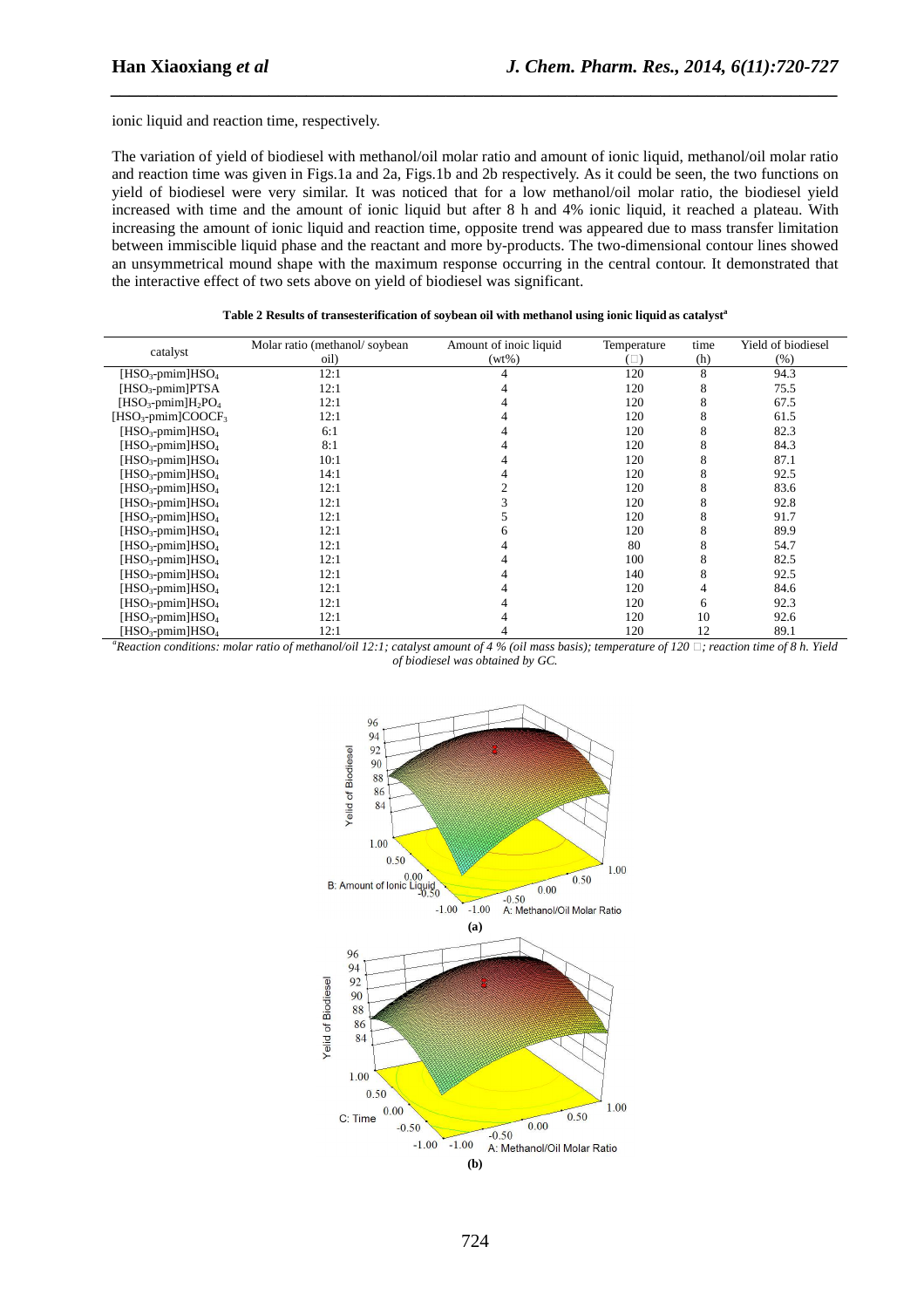

*\_\_\_\_\_\_\_\_\_\_\_\_\_\_\_\_\_\_\_\_\_\_\_\_\_\_\_\_\_\_\_\_\_\_\_\_\_\_\_\_\_\_\_\_\_\_\_\_\_\_\_\_\_\_\_\_\_\_\_\_\_\_\_\_\_\_\_\_\_\_\_\_\_\_\_\_\_\_*

**Fig.1. Response surface plots showing the predicted values of yield of biodiesel: (a) effect of methanol/oil mole ratio and amount of and amount of ionic liquid, (b) methanol/oil mole ratio and reaction time, (c) amount of ionic liquid and reaction time. Other variables are held at constant level** 



**Fig.2. Contour plots showing the predicted values of yield of biodiesel: (a) effect of methanol/oil mole ratio and amount of and amount of ionic liquid, (b) methanol/oil mole ratio and reaction time, (c) amount of ionic liquid and reaction time. Other variables are held at constant level**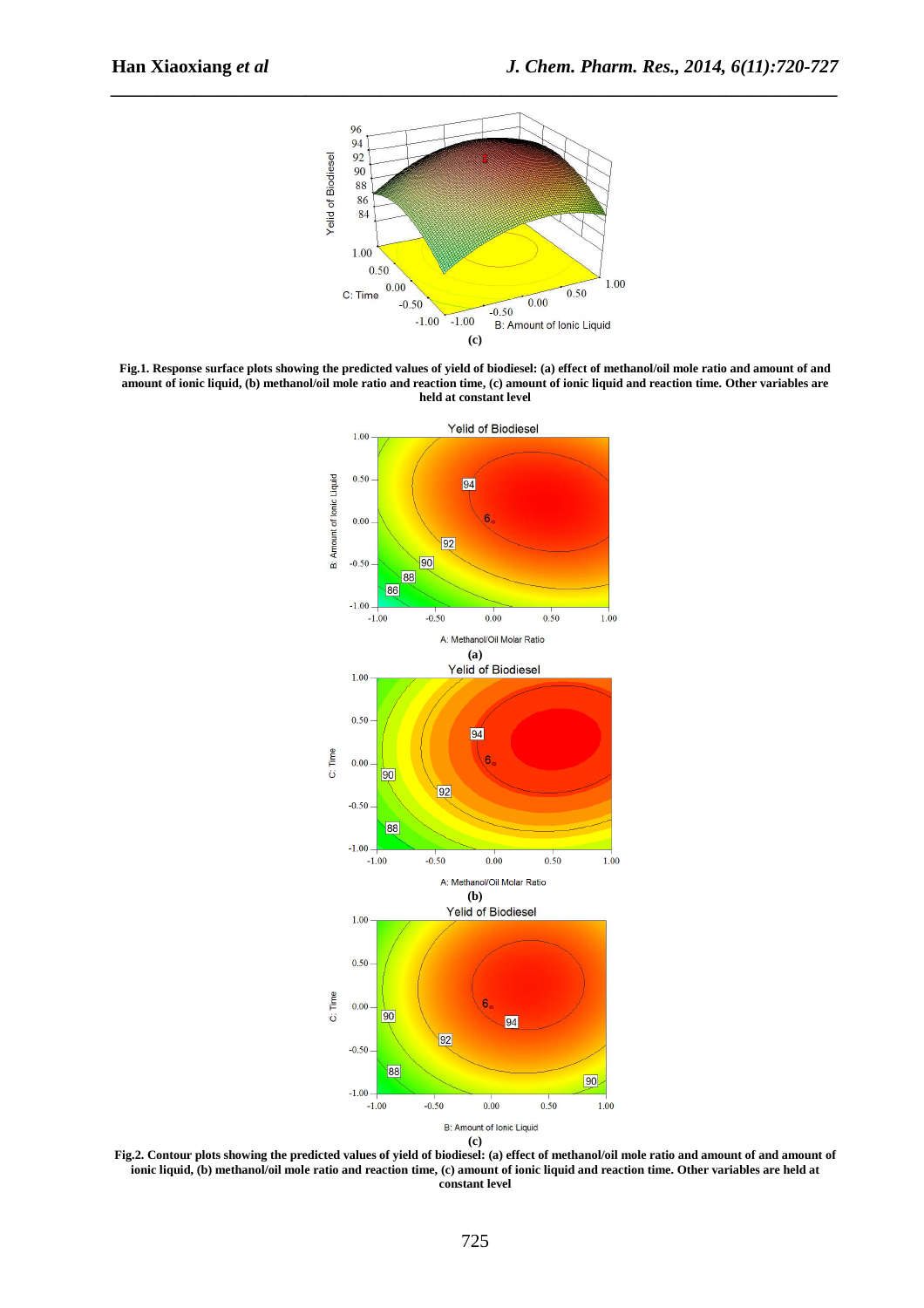3D-plot and contour plot of yield of biodiesel as a function of amount of ionic liquid and reaction time were presented in Figs. 1c and 2c, respectively. The trend was the similar to the effect of methanol/oil molar ratio and amount of ionic liquid, methanol/oil molar ratio and reaction time. This plot showed that optimal methanol/oil molar ratio was around 12:1 and optimal amount of ionic liquid was 4 wt%. Under such condition, biodiesel was formed with a high yield.

*\_\_\_\_\_\_\_\_\_\_\_\_\_\_\_\_\_\_\_\_\_\_\_\_\_\_\_\_\_\_\_\_\_\_\_\_\_\_\_\_\_\_\_\_\_\_\_\_\_\_\_\_\_\_\_\_\_\_\_\_\_\_\_\_\_\_\_\_\_\_\_\_\_\_\_\_\_\_*

#### 3.3. Determination of the optimum condition

Based on the RSM from all the 20 experimental data, the optimal process condition was found to be:  $x<sub>1</sub> = 12.96$ (methanol/oil molar ratio),  $x_2 = 4.25$  wt% (amount of ionic liquid), and  $x_3 = 8.58$  h (reaction time), the yield of biodiesel predicted by the model is 95.21%. The optimum parameters were converted as follows:  $x<sub>1</sub> = 13.0$ (alcohol/acid molar ratio),  $x_2 = 4$  wt% (amount of ionic liquid),  $x_3 = 8.5$  h (reaction time). In order to confirm the fit of predicted and actual data, four parallel experiments were preceded under the condition above and showed an average yield of 94.73 %, which was reasonably close to the predicted value and was regarded as satisfactory under the current constraints of experiments.

#### 3.4. Analysis of biodiesel

The compounds of biodiesel produced from soybean oil under the optimized conditions were analyzed by GC–MS (Agilent 7890A-5975C, Agilent Technologies, Helium was used as the carrier gas and flow rates were regulator at 1.0 mL/min.). Based on the literature, the component of each peak was listed according to the retention time respectively. We found that palmitic acid methyl ester (35.00 wt%) and linoleic acid methyl ester (44.82 wt%) were the main compounds in the biodiesel. It still contained a small quantity of oleic acid methyl ester, stearic acid methyl ester, gondoic acid methyl ester and erucic acid methyl ester. The total content of biodiesel obtained through area normalization method was 96.53 wt%.

#### 3.5. Recycling of ionic liquid  $[HSO_3$ -pmim $]HSO_4$

The main advantage of the ionic liquids catalysts is that it can be recyclable for further use. The stability of ionic liquid was investigated by performing several runs under the optimum reaction conditions. The results were shown in Fig. 3. After each run, the ionic liquid was separated and dried under vacuum for 5 h at 120  $\Box$ . The recyclability data of this catalyst showed that  $[HSO_3$ -pmim $]HSO_4$  owned highly stability except the third time during the reaction process. The yield remained unchanged even after the catalyst had been recycled for six times. At the third time, the ionic liquid phase without treating was used to the transesterification and the lower yield of biodiesel was obtained. Glycerin outgrowth in the mixture was responsible for lower yield of biodiesel. Based on above experiment results, we found that the Brønsted acid ionic liquids performed well as catalysts in the transesterification with high activity and stability and prospects for industrial applications.



**Fig. 3. Catalyst recycling of transesterification of soybean oil with methanol**  *Reaction conditions: molar ratio of methanol/oil 13:1; catalyst amount of 4 %; temperature of 120*℃*; reaction time of 8.5 h.*